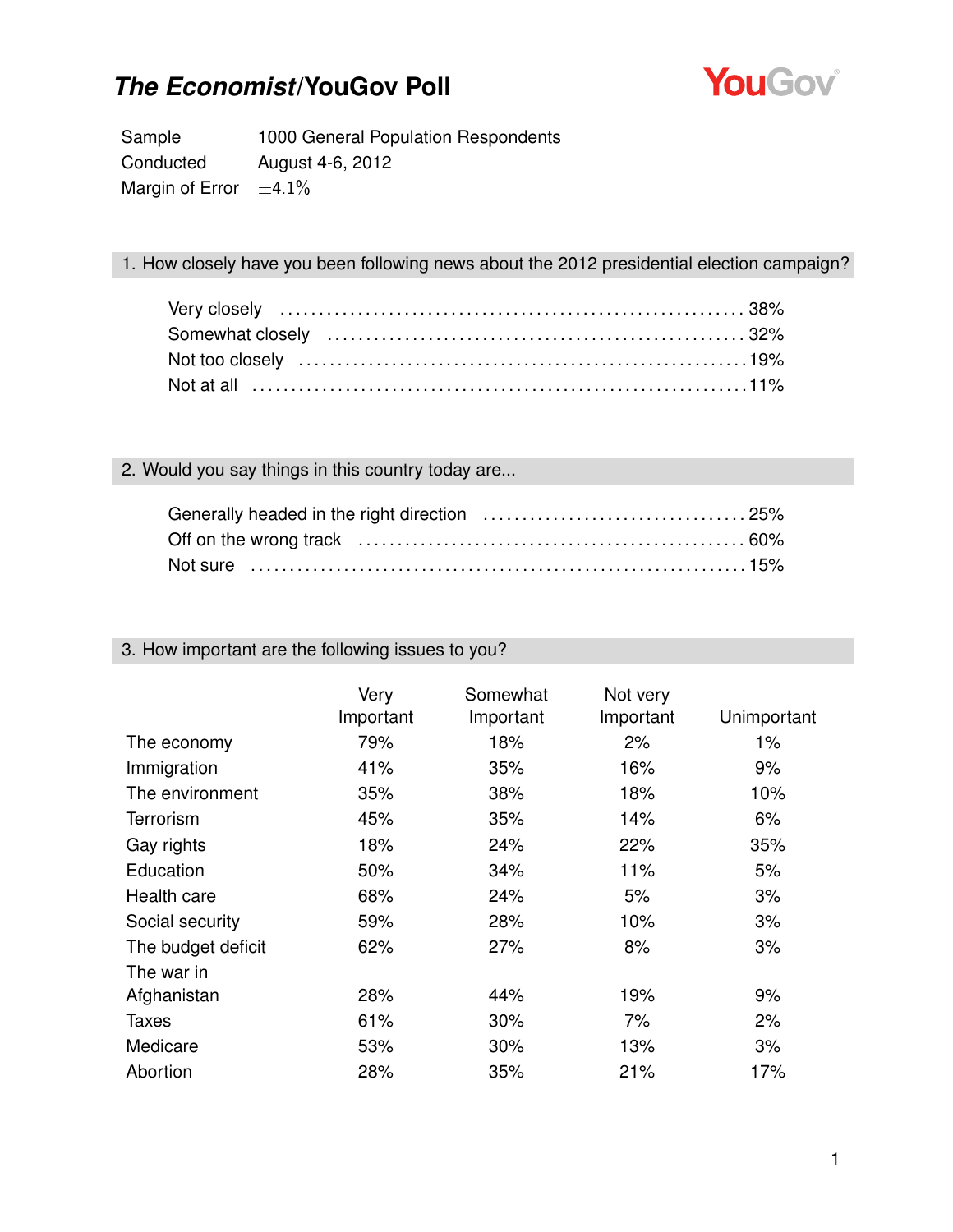

4. Which of these is the **most** important issue for you?

| The budget deficit (and according to the budget deficit (and according to the budget deficit (and according to the budget of $7\%$ |  |
|------------------------------------------------------------------------------------------------------------------------------------|--|
|                                                                                                                                    |  |
|                                                                                                                                    |  |
|                                                                                                                                    |  |
|                                                                                                                                    |  |

5. If Barack Obama were reelected president in 2012, would the U.S. become more or less safe from foreign threats?

6. If Barack Obama were reelected president in 2012, would the U.S. become more or less respected by other countries?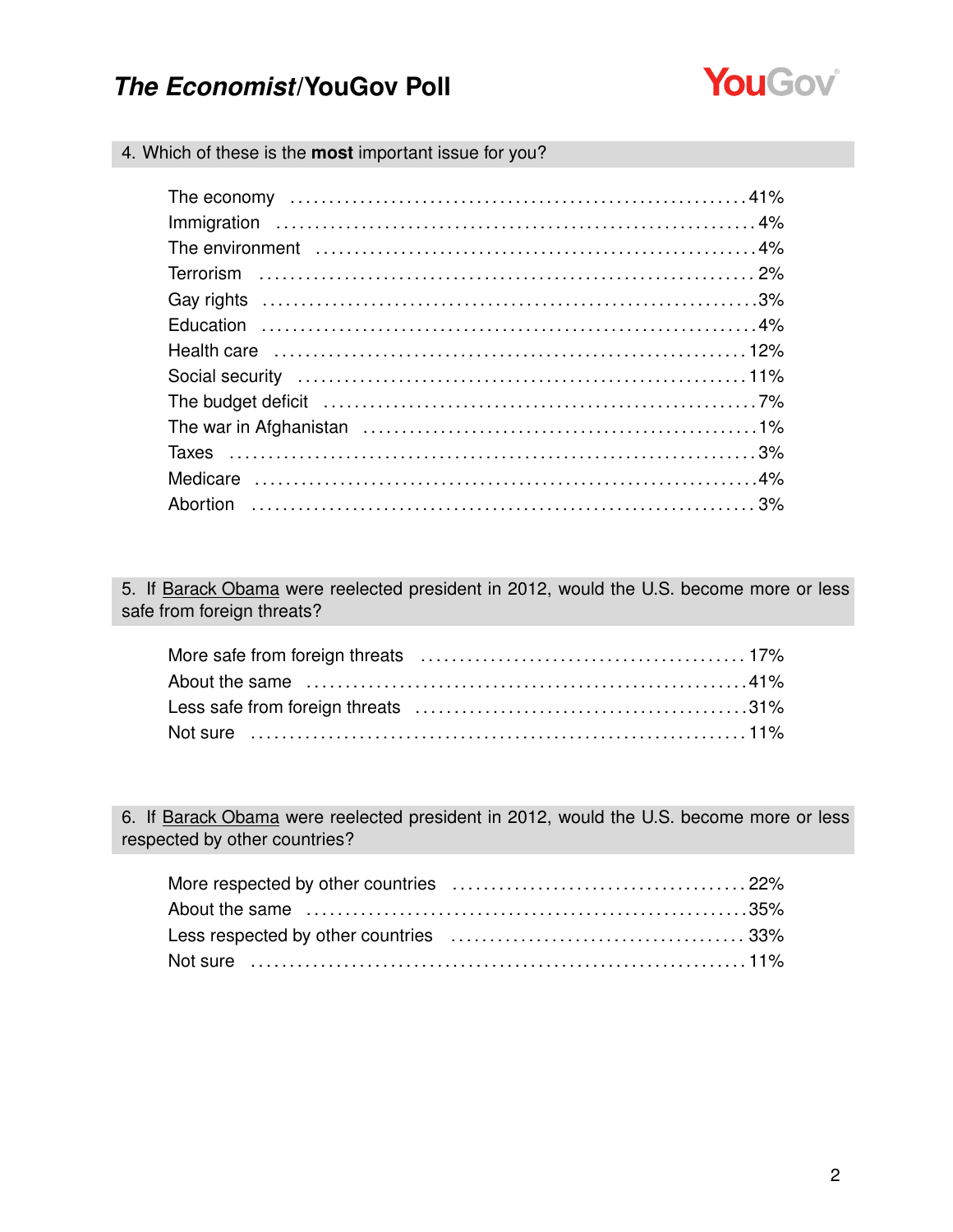

7. If Mitt Romney were elected president in 2012, would the U.S. become more or less safe from foreign threats?

8. If Mitt Romney were elected president in 2012, would the U.S. become more or less respected by other countries?

9. If Barack Obama were reelected president, what do you think the effect would be on the following things?

|                      | Would stay the |      |               |
|----------------------|----------------|------|---------------|
|                      | Would go up    | same | Would go down |
| The federal budget   |                |      |               |
| deficit              | 49%            | 33%  | 17%           |
| Your own federal     |                |      |               |
| taxes                | 45%            | 45%  | 10%           |
| The overall rate of  |                |      |               |
| economic growth in   |                |      |               |
| America              | 30%            | 34%  | 37%           |
| Federal spending on  |                |      |               |
| social security and  |                |      |               |
| Medicare             | 31%            | 52%  | 17%           |
| Defense spending     | 9%             | 46%  | 45%           |
| Federal spending on  |                |      |               |
| domestic programs    |                |      |               |
| like education, food |                |      |               |
| stamps, and          |                |      |               |
| highways             | 48%            | 40%  | 12%           |
| The unemployment     |                |      |               |
| rate                 | 42%            | 31%  | 28%           |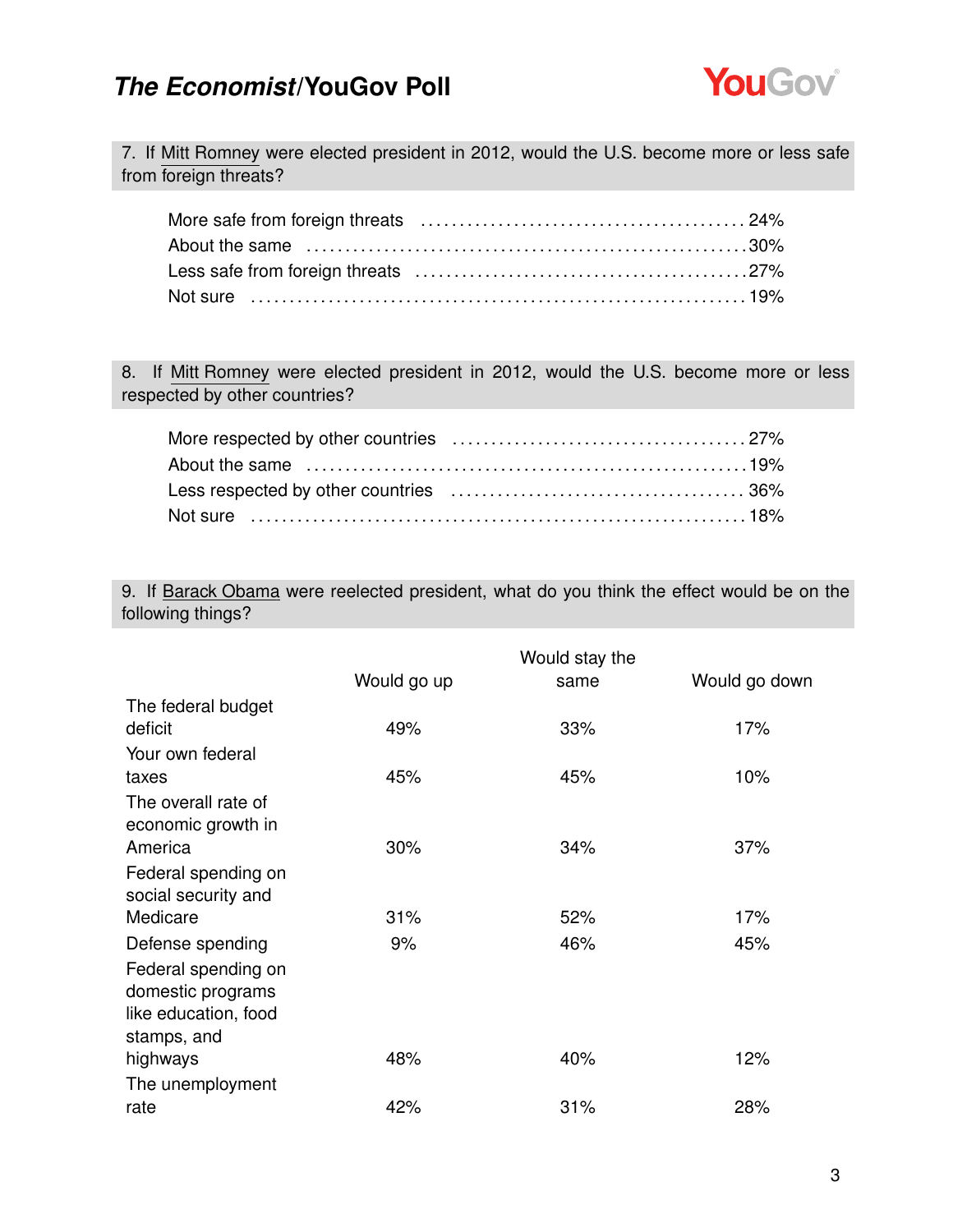

10. If Mitt Romney were elected president, what do you think the effect would be on the following things?

|                      | Would stay the |      |               |  |
|----------------------|----------------|------|---------------|--|
|                      | Would go up    | same | Would go down |  |
| The federal budget   |                |      |               |  |
| deficit              | 34%            | 36%  | 30%           |  |
| Your own federal     |                |      |               |  |
| taxes                | 35%            | 50%  | 15%           |  |
| The overall rate of  |                |      |               |  |
| economic growth in   |                |      |               |  |
| America              | 37%            | 34%  | 29%           |  |
| Federal spending on  |                |      |               |  |
| social security and  |                |      |               |  |
| Medicare             | 13%            | 48%  | 39%           |  |
| Defense spending     | 51%            | 41%  | 8%            |  |
| Federal spending on  |                |      |               |  |
| domestic programs    |                |      |               |  |
| like education, food |                |      |               |  |
| stamps, and          |                |      |               |  |
| highways             | 10%            | 38%  | 52%           |  |
| The unemployment     |                |      |               |  |
| rate                 | 31%            | 34%  | 35%           |  |

11. Do you have a favorable or an unfavorable opinion of the following people?

|                     | Very<br>favorable | Somewhat<br>favorable | Somewhat<br>unfavorable | Very<br>unfavorable | Don't<br>know |
|---------------------|-------------------|-----------------------|-------------------------|---------------------|---------------|
| Barack Obama        | 26%               | 19%                   | 11%                     | 38%                 | 6%            |
| Mitt Romney         | 17%               | 22%                   | 20%                     | 30%                 | 11%           |
| <b>Tim Pawlenty</b> | 5%                | 19%                   | 17%                     | 11%                 | 48%           |
| Rob Portman         | 6%                | 11%                   | 12%                     | 7%                  | 65%           |
| <b>Bobby Jindal</b> | 12%               | 15%                   | 13%                     | 14%                 | 46%           |
| Paul Ryan           | 14%               | 13%                   | 11%                     | 17%                 | 45%           |
| Marco Rubio         | 16%               | 15%                   | 13%                     | 13%                 | 42%           |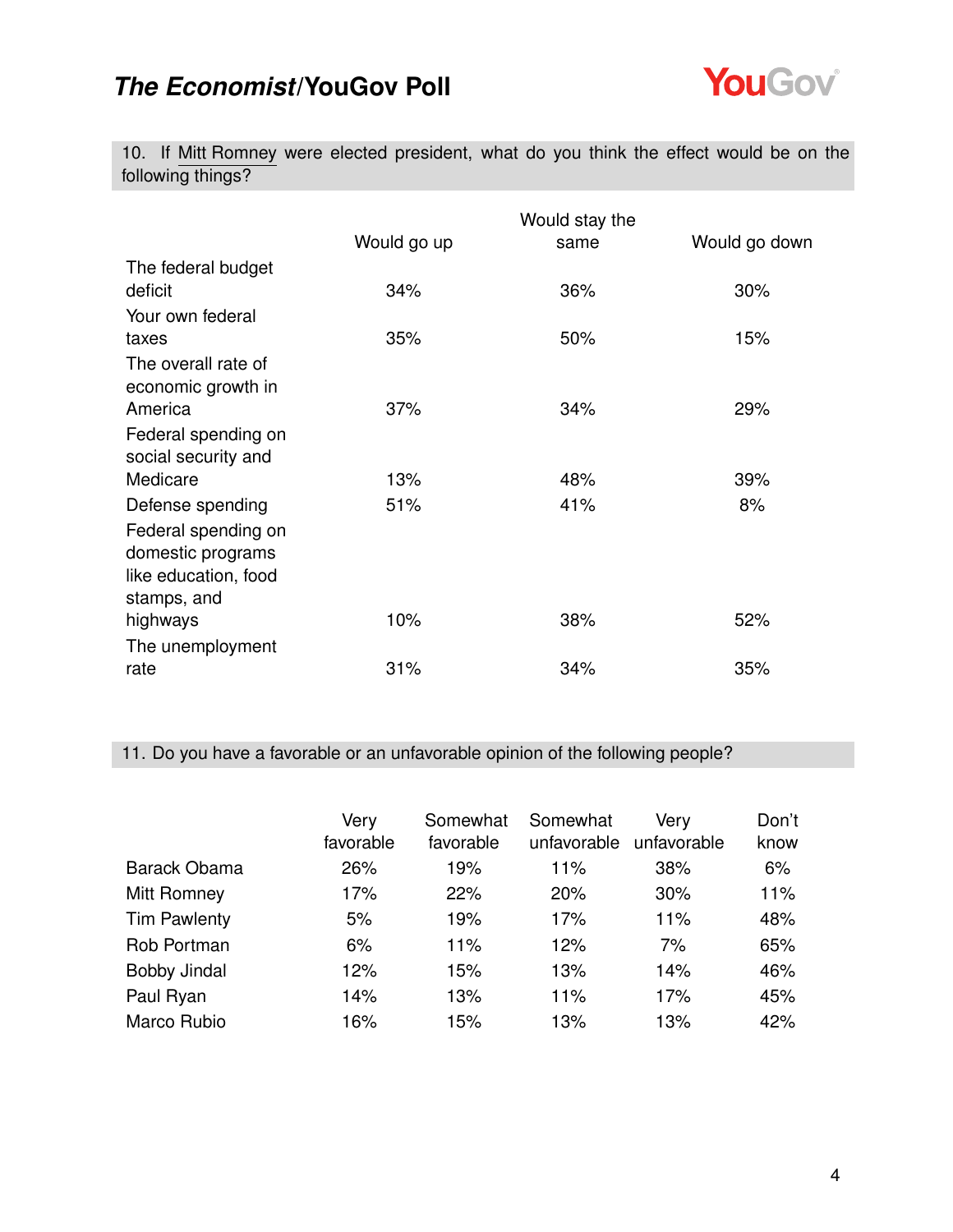

12. Do you approve or disapprove of the way Barack Obama is handling his job as President?

#### 13. Do you approve or disapprove of the way Barack Obama is handling these specific issues?

|                    | Strongly | Somewhat | Somewhat   | Strongly   | No      |
|--------------------|----------|----------|------------|------------|---------|
|                    | approve  | approve  | disapprove | disapprove | opinion |
| The economy        | 14%      | 23%      | 12%        | 40%        | 10%     |
| Immigration        | 13%      | 21%      | 15%        | 36%        | 16%     |
| The environment    | 13%      | 27%      | 14%        | 26%        | 20%     |
| Terrorism          | 24%      | 24%      | 14%        | 24%        | 14%     |
| Gay rights         | 17%      | 22%      | 11%        | 31%        | 19%     |
| Education          | 16%      | 25%      | 15%        | 26%        | 17%     |
| Health care        | 23%      | 18%      | 11%        | 39%        | 10%     |
| Social security    | 16%      | 22%      | 17%        | 28%        | 17%     |
| The budget deficit | 13%      | 22%      | 13%        | 41%        | 12%     |
| The war in         |          |          |            |            |         |
| Afghanistan        | 17%      | 26%      | 19%        | 24%        | 15%     |
| Taxes              | 20%      | 21%      | 12%        | 35%        | 12%     |
| Medicare           | 16%      | 23%      | 15%        | 29%        | 17%     |
| Abortion           | 14%      | 20%      | 12%        | 28%        | 26%     |

14. Overall, do you approve or disapprove of the way that the United States Congress is handling its job?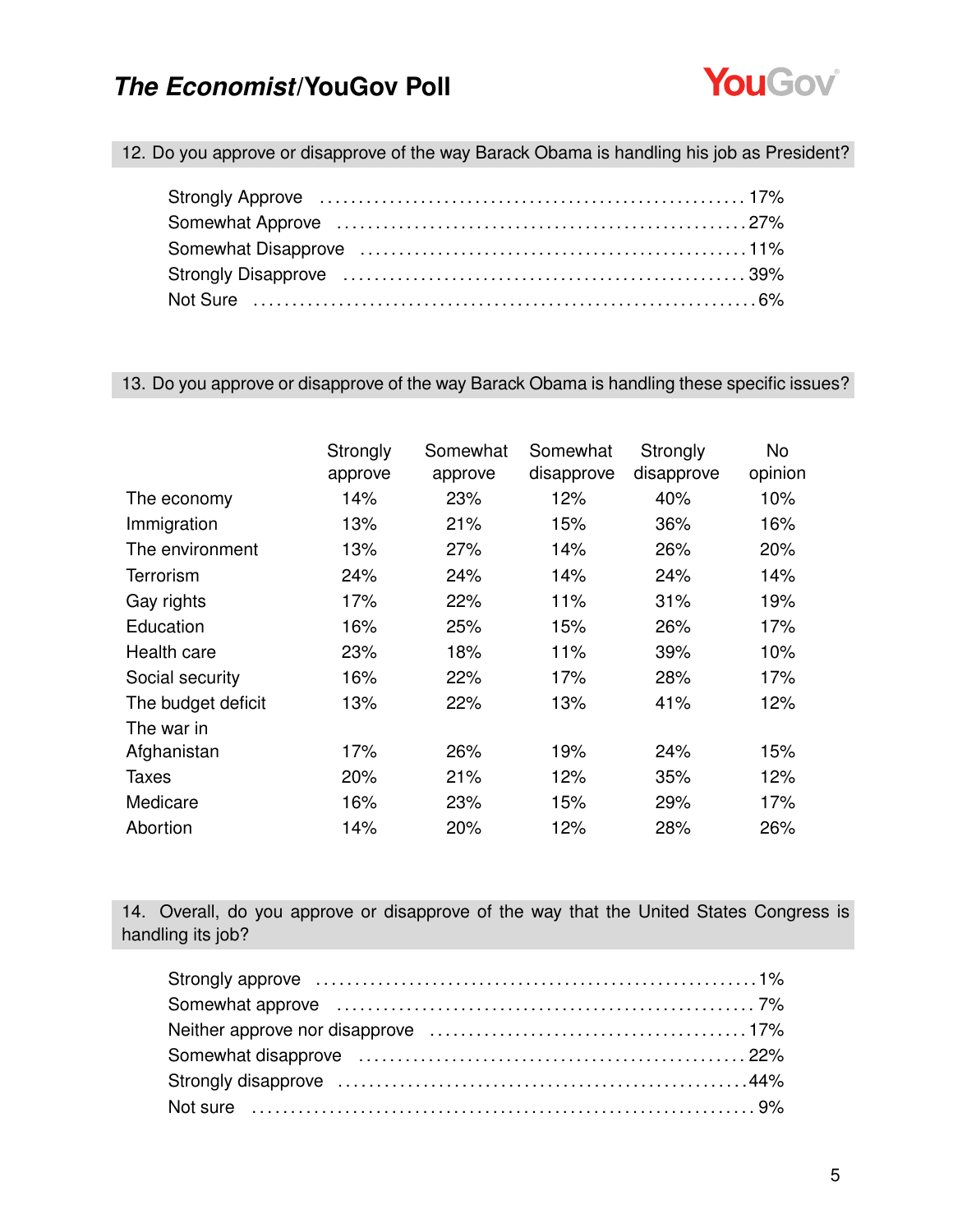

15. How enthusiastic are you about voting for president in the upcoming presidential election in November?

*Asked of registered voters*

#### 16. Who will you vote for in the 2012 Presidential election?

*Asked of registered voters. Respondents who initially answered 'not sure' were then asked whom they would support if they had to choose. Those who answered 'Probably Obama' or 'Probably Romney' to the follow-up question are considered 'leaners.'*

|              | Leaners Counted as<br><b>Candidate Supporters</b> | Leaners Counted as 'Not<br>Sure' |
|--------------|---------------------------------------------------|----------------------------------|
|              |                                                   |                                  |
| Barack Obama | 46%                                               | 41%                              |
| Mitt Romney  | 45%                                               | 42%                              |
| Other        | 4%                                                | 4%                               |
| Not sure     | 4%                                                | 13%                              |

17. Would you say you are mostly voting for [Barack Obama/Mitt Romney] or against [other candidate]?

*Asked of registered voters who indicate they plan to vote for Barack Obama or Mitt Romney*

| I'm mostly voting for [Barack Obama/Mitt Romney] 57% |  |
|------------------------------------------------------|--|
|                                                      |  |
|                                                      |  |

18. Regardless of which candidate you support, who do you think is most likely to win the Presidential election in November? *Asked of registered voters*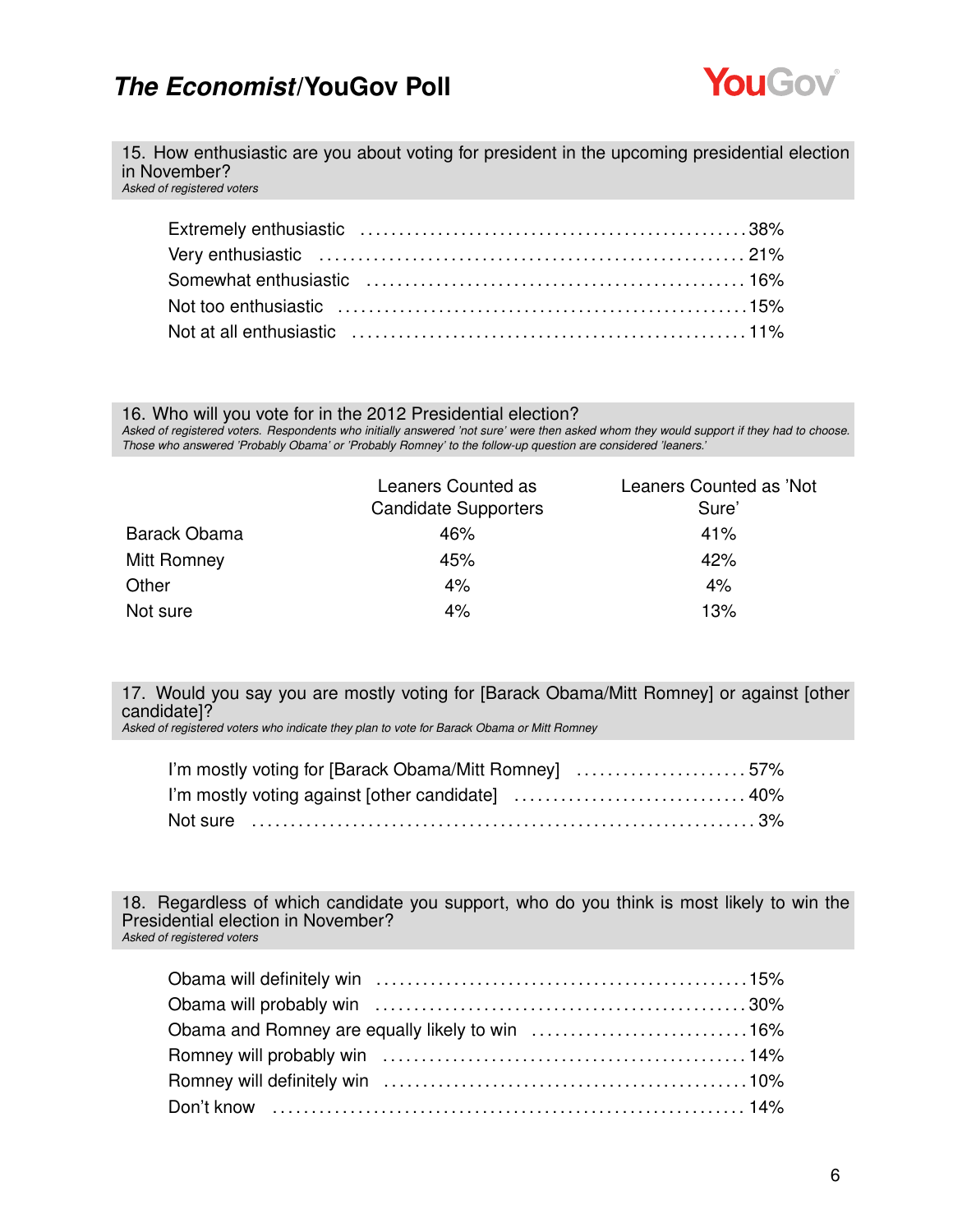

19. If an election for U.S. Congress were being held today, who would you vote for in the district where you live?

#### 20. Do you think of yourself as a part of the Tea Party movement?

#### 21. Thinking about politics these days, how would you describe your own political viewpoint?

#### 22. Would you say Barack Obama is...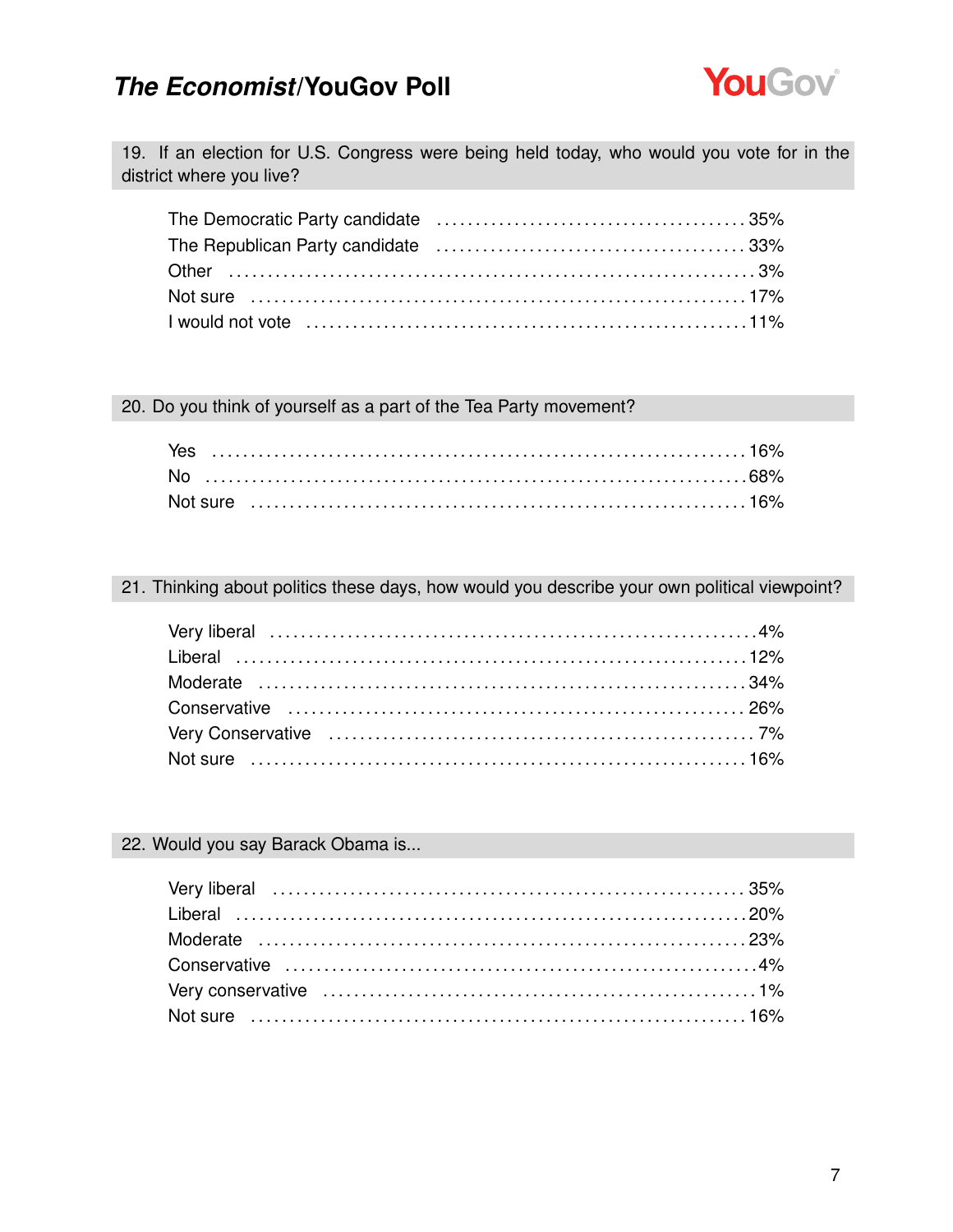

#### 23. Would you say Mitt Romney is...

#### 24. Do you think Barack Obama...

| Not sure ……………………………………………………………………11% |  |
|----------------------------------------|--|

#### 25. Regardless of whether you agree with him, do you like Barack Obama as a person?

#### 26. Do you think Mitt Romney...

| Says what he thinks people want to hear 55% |  |
|---------------------------------------------|--|
| Not sure …………………………………………………………………18%       |  |

#### 27. Regardless of whether you agree with him, do you like Mitt Romney as a person?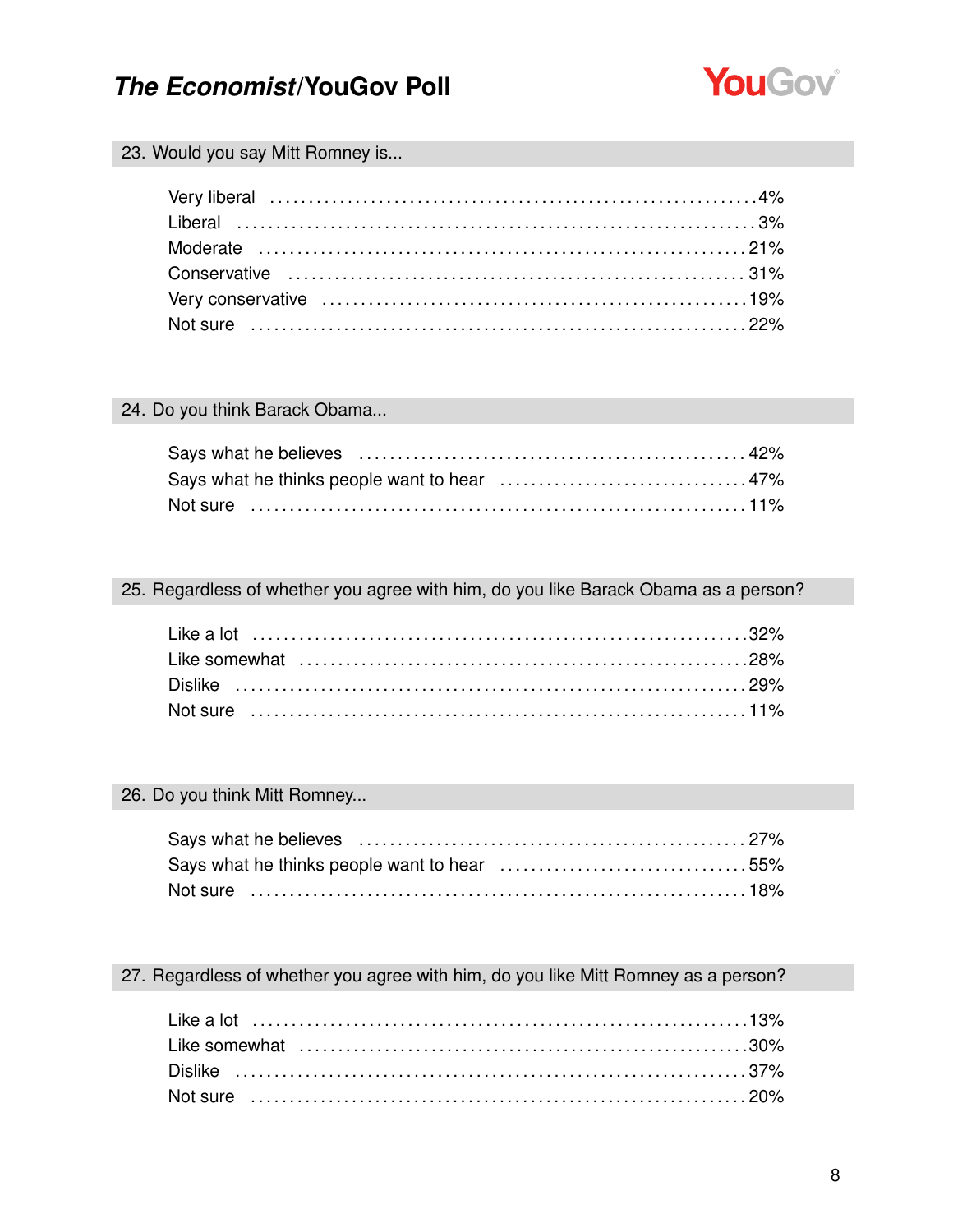

|              | Yes | No Opinion | No  |
|--------------|-----|------------|-----|
| Arrogant     | 38% | 33%        | 29% |
| <b>Bold</b>  | 32% | 54%        | 14% |
| Effective    | 27% | 41%        | 32% |
| Exciting     | 18% | 63%        | 20% |
| Experienced  | 22% | 43%        | 36% |
| Honest       | 32% | 33%        | 35% |
| Hypocritical | 36% | 37%        | 27% |
| Inspiring    | 33% | 46%        | 22% |
| Intelligent  | 55% | 33%        | 12% |
| Partisan     | 27% | 58%        | 15% |
| Patriotic    | 31% | 42%        | 27% |
| Religious    | 14% | 56%        | 30% |
| Sincere      | 33% | 36%        | 30% |
| Steady       | 26% | 58%        | 16% |
| Strong       | 30% | 51%        | 19% |

28. Which of these words would you use to describe Barack Obama?

### 29. Which of these words would you use to describe Mitt Romney?

|              | Yes | No Opinion | No. |
|--------------|-----|------------|-----|
| Arrogant     | 38% | 36%        | 26% |
| <b>Bold</b>  | 19% | 66%        | 15% |
| Effective    | 24% | 57%        | 19% |
| Exciting     | 8%  | 58%        | 34% |
| Experienced  | 36% | 51%        | 13% |
| Honest       | 22% | 46%        | 32% |
| Hypocritical | 34% | 43%        | 22% |
| Inspiring    | 14% | 56%        | 30% |
| Intelligent  | 45% | 42%        | 13% |
| Partisan     | 26% | 64%        | 10% |
| Patriotic    | 36% | 55%        | 9%  |
| Religious    | 48% | 48%        | 4%  |
| Sincere      | 21% | 51%        | 28% |
| Steady       | 25% | 64%        | 11% |
| Strong       | 24% | 62%        | 14% |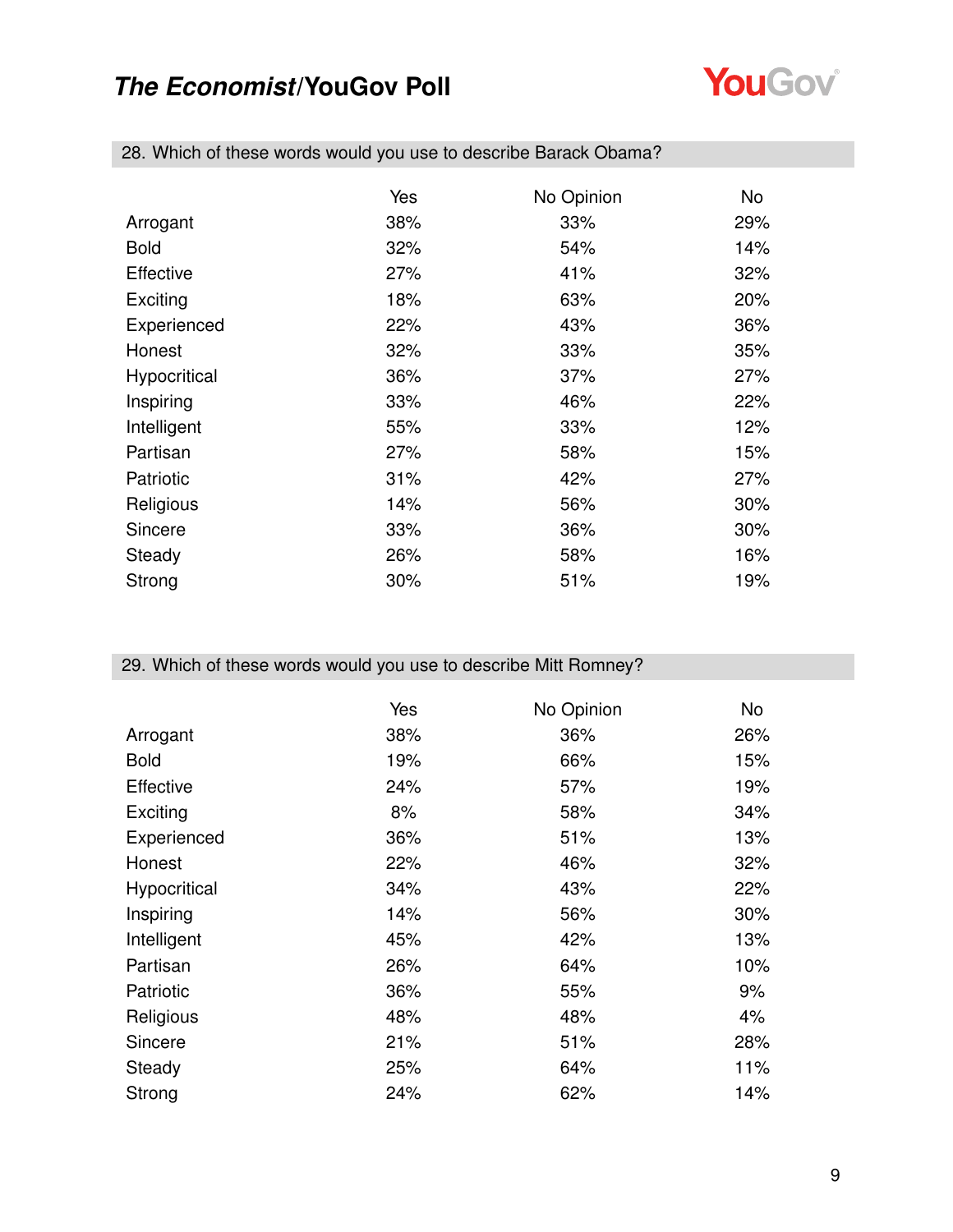

30. Senate Majority Leader Harry Reid said this last week that Mitt Romney, the Republican candidate for president, did not pay taxes for a decade according to an "extremely credible source." On Friday Romney said, "I have paid taxes every year – a lot of taxes". Do you believe Romney has paid personal income taxes every year?

| Yes |  |
|-----|--|
|     |  |
|     |  |

31. Mitt Romney recently concluded a trip abroad to Britain, Poland, and Israel. Do you think this trip helped or hurt his candidacy for president?

32. How much time have you spent watching the summer Olympics in London this last week?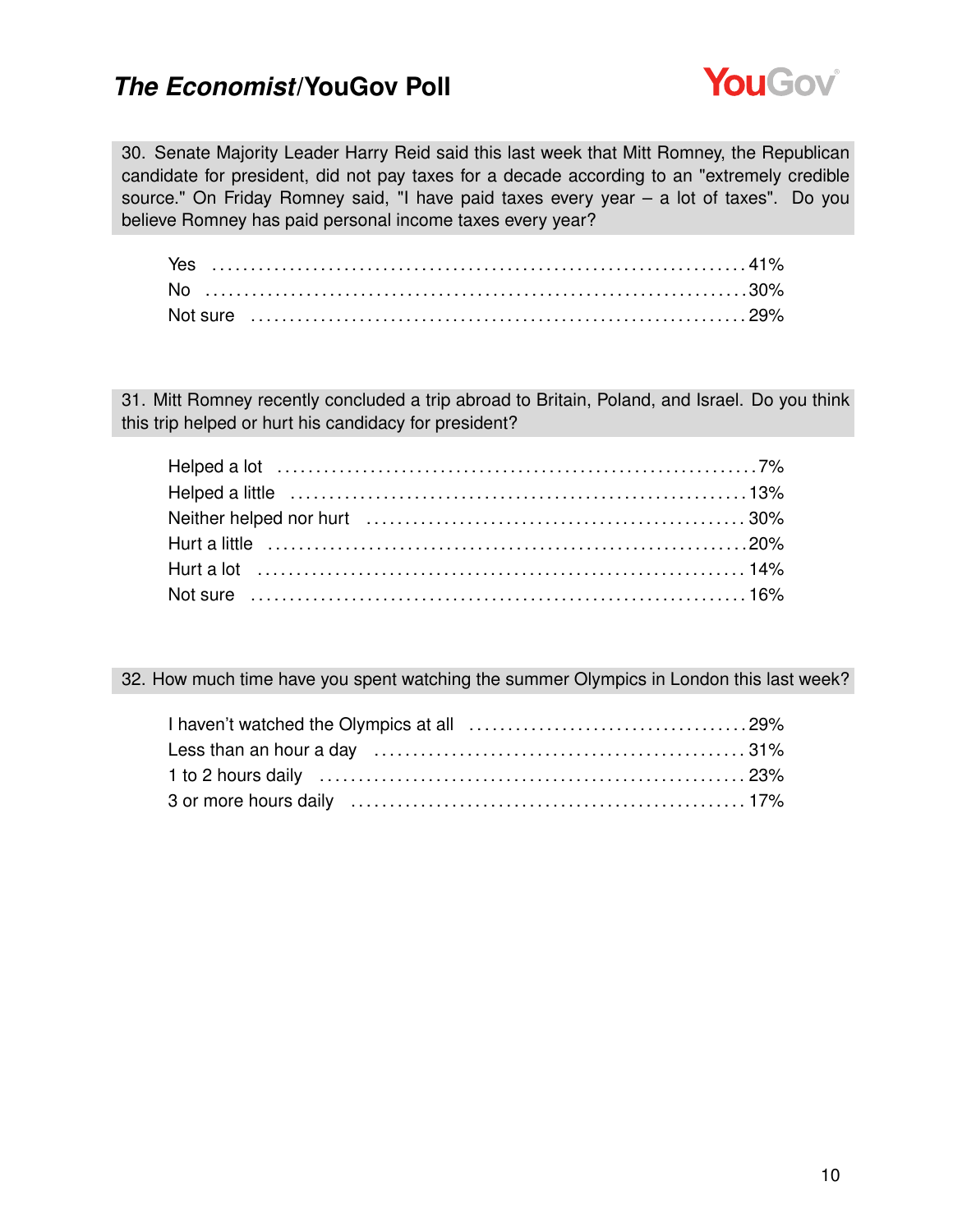

| 33. Which of the following is your favorite summer Olympics event? |  |
|--------------------------------------------------------------------|--|

| Boxing |  |
|--------|--|
|        |  |
|        |  |
|        |  |
|        |  |
|        |  |
|        |  |
|        |  |
|        |  |
|        |  |
|        |  |
|        |  |
|        |  |
|        |  |
|        |  |
|        |  |
|        |  |
|        |  |
|        |  |
|        |  |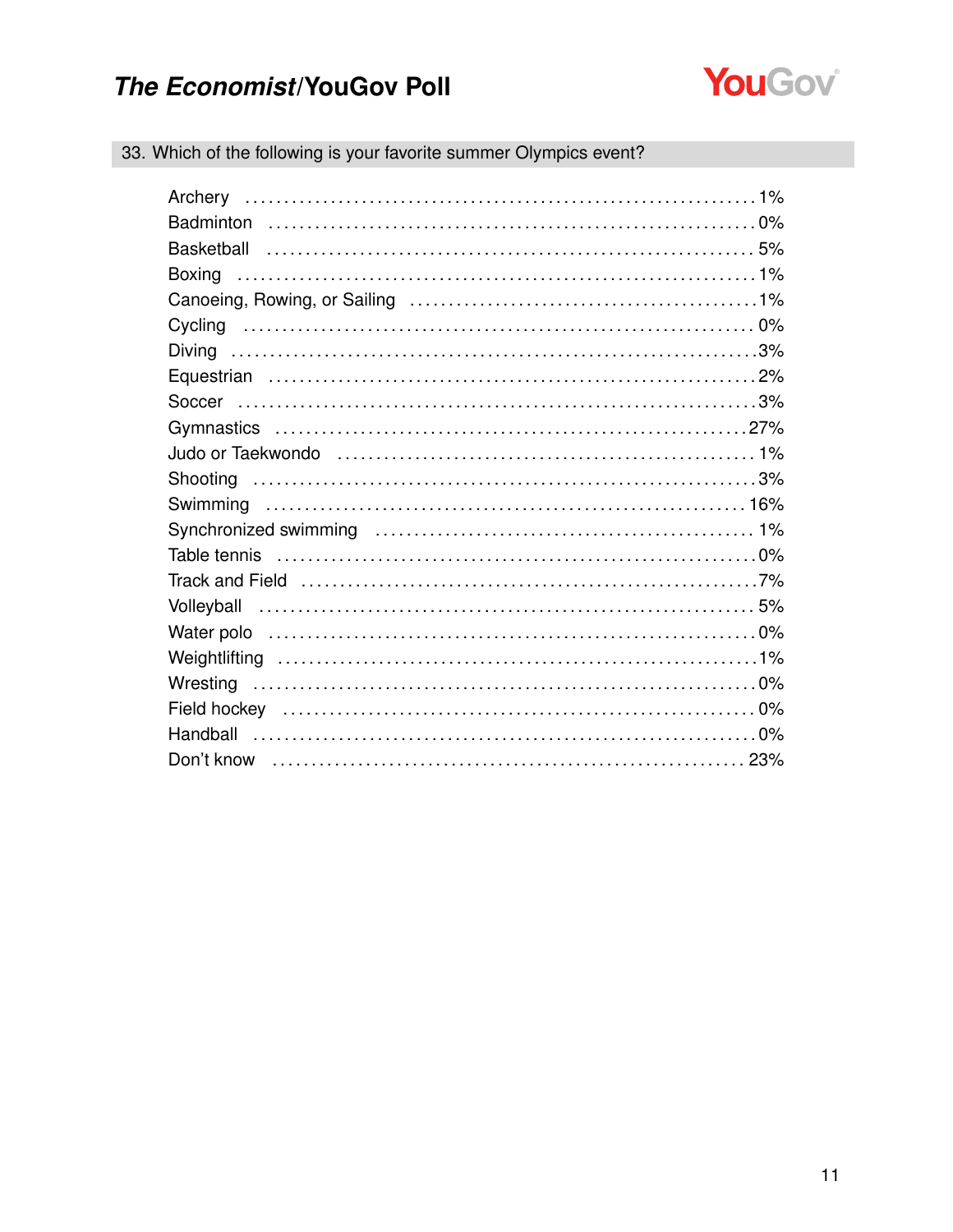

|  | 34. Which of the following restaurants have you eaten at in the last week? |  |  |  |
|--|----------------------------------------------------------------------------|--|--|--|
|  |                                                                            |  |  |  |

# 35. Did you eat at Chick-fil-A on August 1st?<br>Asked of respondents indicated they had eaten at Chick-fil-A in the last week

| Yes, I ate at Chick-fil-A for 'Chick-fil-A Appreciation Day' 77% |  |
|------------------------------------------------------------------|--|
|                                                                  |  |
|                                                                  |  |
| No, I avoided Chick-fil-A on 'Chick-fil-A Appreciation Day' 4%   |  |
|                                                                  |  |

36. Do you seek (or avoid) certain businesses due to their political stances?

| <b>Nc</b> |  |
|-----------|--|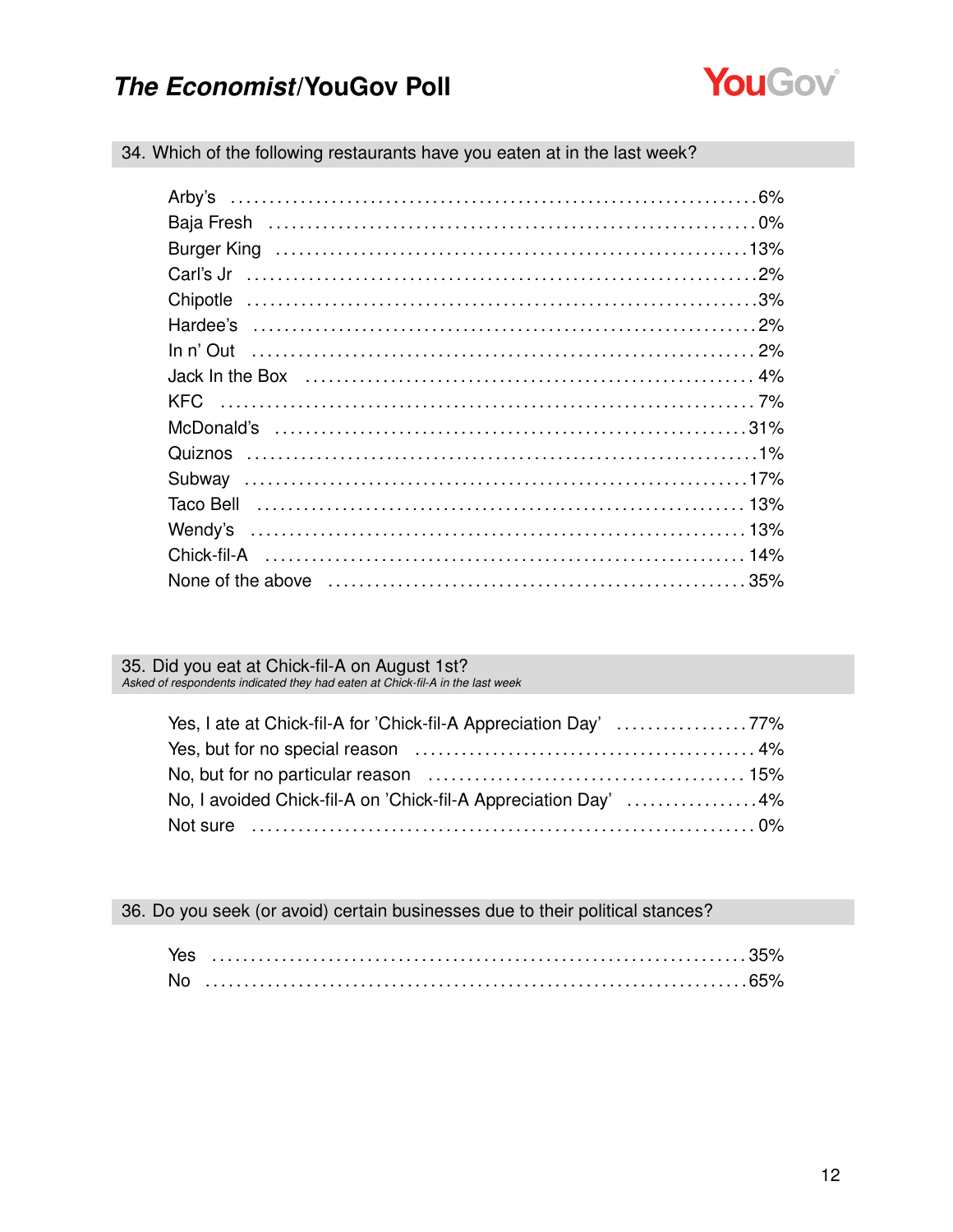

### 37. Overall, do you think the economy is getting better or worse?

#### 38. Do you think the stock market will be higher or lower 12 months from now?

### 39. Would you say that you and your family are...

| Better off financially than you were a year ago 16%   |  |
|-------------------------------------------------------|--|
| About the same financially as you were a year ago 46% |  |
| Worse off financially than you were a year ago 35%    |  |
|                                                       |  |

### 40. Gender

| Male   |  |  |  |  |  |  |  |  |  |  |  |  |
|--------|--|--|--|--|--|--|--|--|--|--|--|--|
| Female |  |  |  |  |  |  |  |  |  |  |  |  |

### 41. Education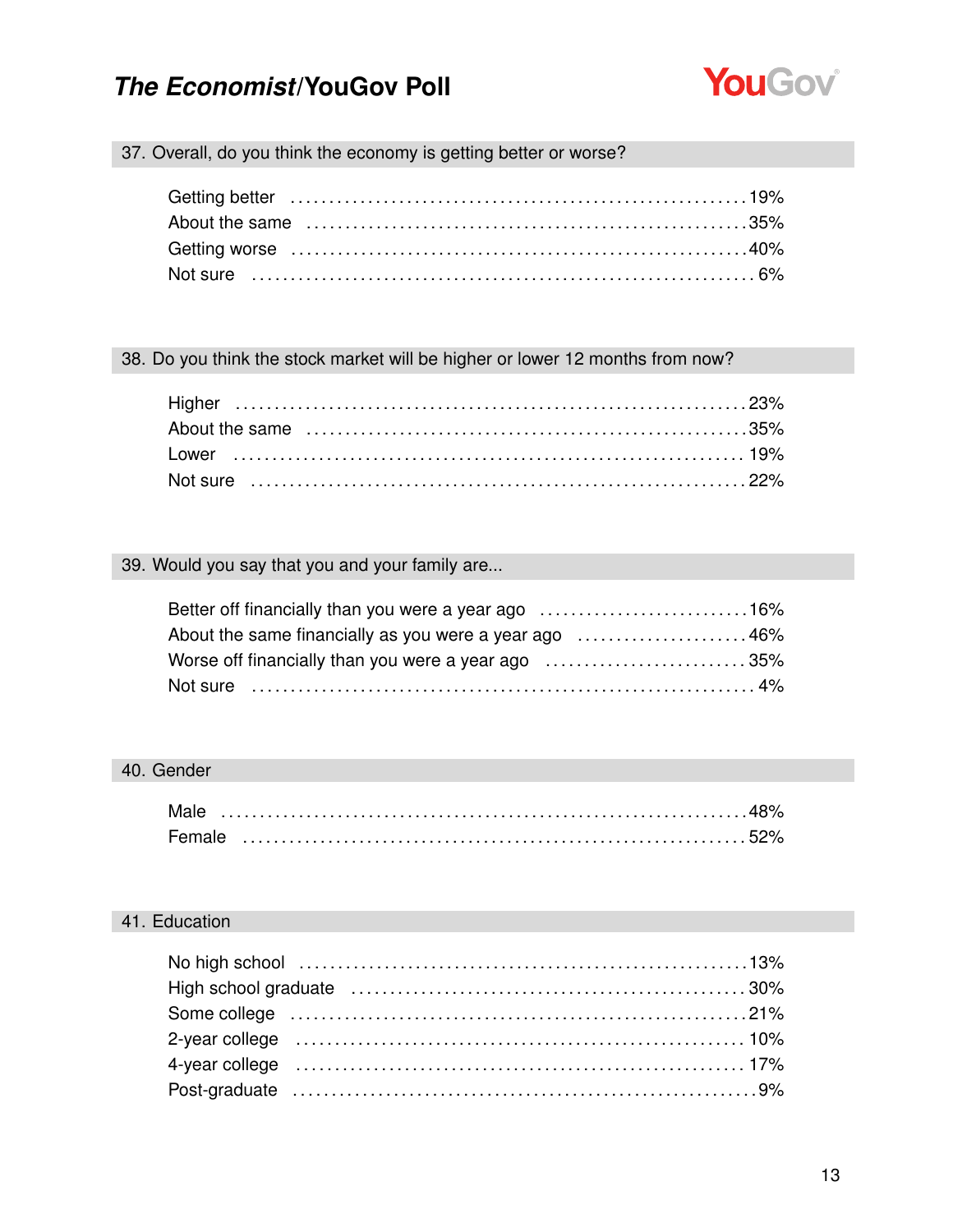

### 42. Age

### 43. Race

### 44. Region

### 45. Party Identification

| Lean Democrat (and the continuum of the canonical contract the canonical text in 12% |  |
|--------------------------------------------------------------------------------------|--|
|                                                                                      |  |
|                                                                                      |  |
|                                                                                      |  |